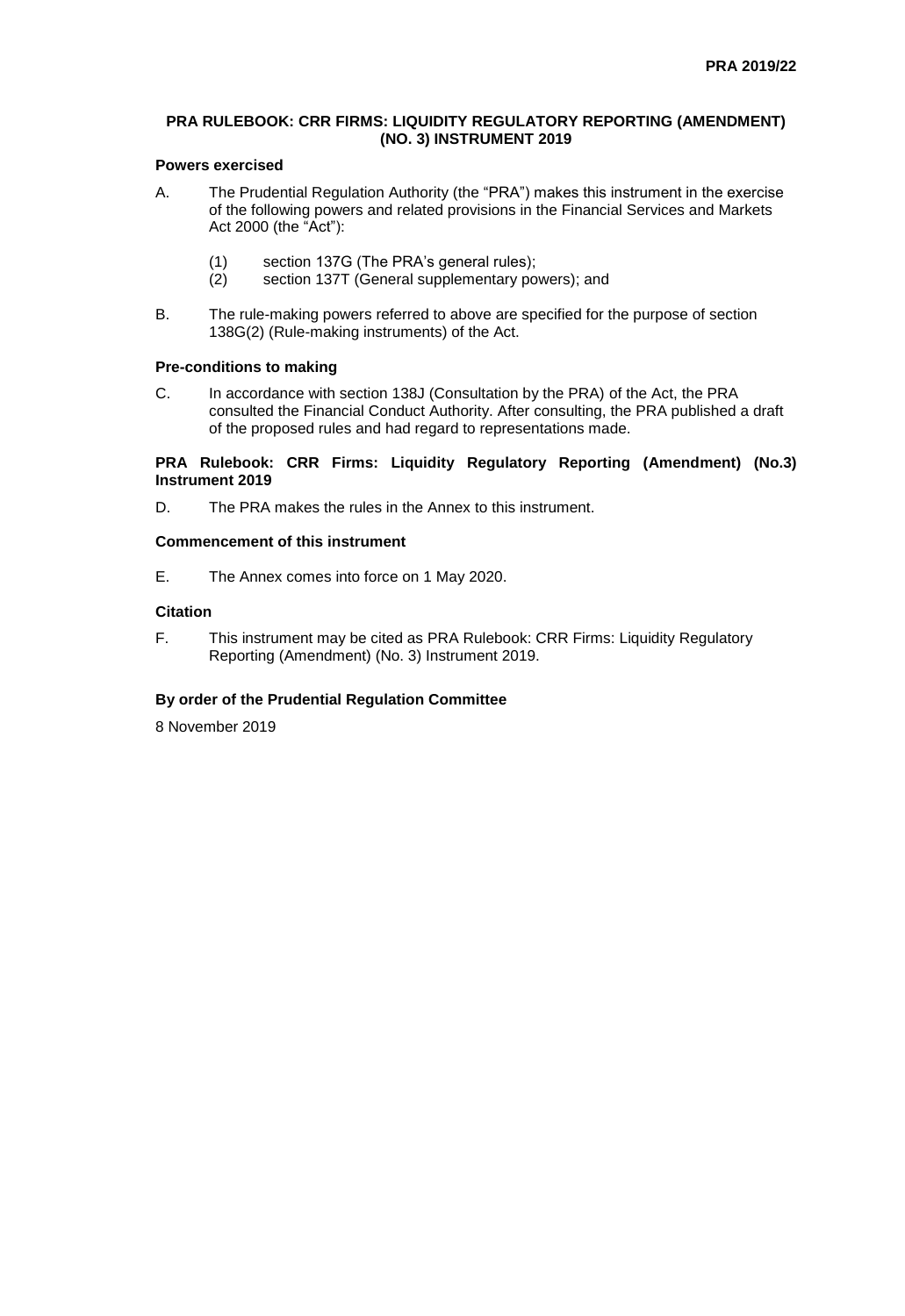#### **Annex**

#### **Amendments to the Regulatory Reporting Part**

In this Annex new text is underlined and deleted text is struck through.

#### **7 REGULATED ACTIVITY GROUP 1**

#### …

7.2 The applicable reporting frequencies for submission of *data items* and periods referred to in 7.1 are set out in the table below according to *firm* type. Reporting frequencies are calculated from a *firm's accounting reference date*, unless indicated otherwise.

| RAG1          |                                                                                                                 |           |                                                                                                                                                                  |                             |
|---------------|-----------------------------------------------------------------------------------------------------------------|-----------|------------------------------------------------------------------------------------------------------------------------------------------------------------------|-----------------------------|
| Data<br>item  | UK banks and<br>building<br>societies (on an<br>unconsolidated or<br>individual<br>consolidated<br>$basis)$ (9) | [deleted] | UK banks and<br>building societies (on<br>a UK consolidation<br>group, domestic<br>liquidity sub-group or<br>sub-consolidation<br>group basis, as<br>applicable) | Other<br>members<br>of RAG1 |
| .             |                                                                                                                 |           |                                                                                                                                                                  |                             |
| <b>PRA110</b> | Daily, weekly or<br>monthly (2) (13) (14)                                                                       |           | Daily, weekly or<br>monthly (2) (13) (14)                                                                                                                        | [deleted]                   |
| .             |                                                                                                                 |           |                                                                                                                                                                  |                             |

…

(13)

(a) If the reporting frequency would otherwise be weekly, the item is to be reported on every *business day* if (and for as long as) there is a specific liquidity stress or market liquidity stress in relation to the *firm*, *branch* or group in question.

(b) If the reporting frequency would otherwise be monthly, the item is to be reported weekly:

(i) every *business day* if the *firm* has *total assets*, calculated in accordance with Council Directive 86/635/EEC, equal to or greater than £5 billion on an individual basis or *UK consolidation group* basis; and

(ii) weekly if the *firm* has *total assets*, calculated in accordance with Council Directive 86/635/EEC, of less than £5 billion on both an individual basis and *UK consolidation group* basis,

if (and for as long as) there is a specific liquidity stress or market liquidity stress in relation to the *firm*, *branch* or group in question.

…

#### **9 REGULATED ACTIVITY GROUP 3**

9.3 The applicable reporting frequencies for submission of *data items* and periods referred to in 9.2 are set out in the table below. Reporting frequencies are calculated from a *firm's accounting reference date* unless indicated otherwise.